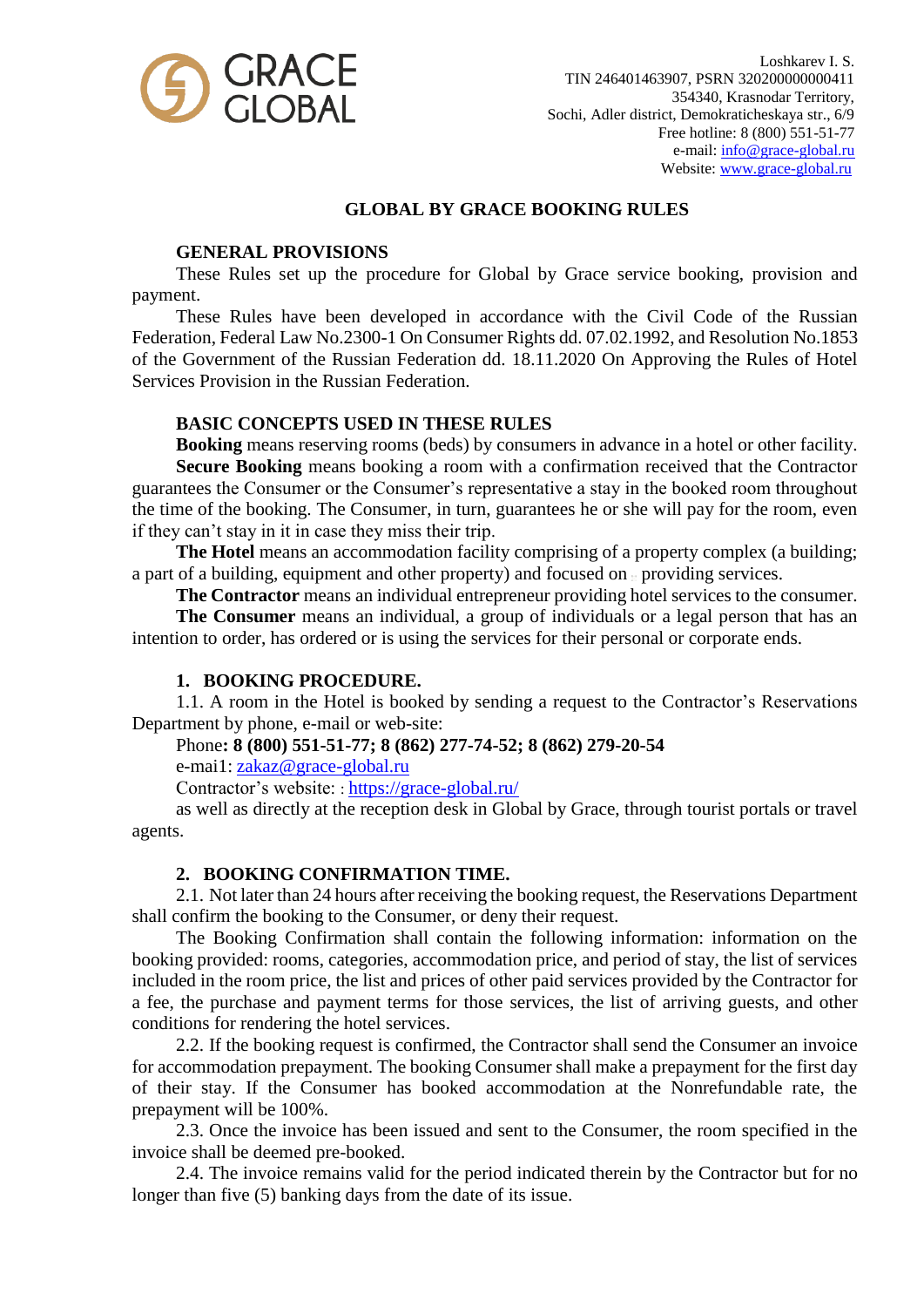2.5. If there's less than five days' period between the booking date and the Consumer checkin date, the Consumer shall be sent an Internet Acquiring payment link valid for 24 hours after the issue date.

2.6. If there's less than 24 hours between the booking date and the Consumer check-in date, the Consumer shall be sent an Internet Acquiring payment link valid for 3 hours after the issue date.

2.7. If the Consumer fails to pay within the stipulated timeframe, the booking will be automatically canceled for the room.

2.8. In case of a booking cancellation, the Responsible Manager must notify the Consumer of the cancellation due to non-payment by a phone call, a text message, or an e-mail message.

2.9. The Room is listed as securely booked at the time the prepayment is credited to the settlement account or handed to cash desk of the Hotel. The prepayment amount will be included in the room payment.

2.10.The Contractor shall send the Booking Confirmation to the Consumer via e-mail, with the information on the name (company name) of the Contractor, the Consumer, the category of the room reserved, and the price of the room (a bed in the room), the duration of stay in the Hotel, the booking conditions as well as other information determined by the Contractor.

2.11.The check-out time in the Hotel is 12.00 p.m. (local time). The check-in time is 3.00 p.m. (local time), the check-out time is 12.00 p.m. (local time).

For early check-in, the fee for the room shall be charged as follows, depending on the current room rate:

- not more than 6 hours before the check-in time — hourly rate;

6 to 12 hours before the check-in time — 50% of the room rate;

12 to 24 hours before the check-in time — 100% of the room rate.

For late check-out, the fee for the room (extension of the stay) will be charged as follows, depending on the current room rate:

not more than 6 hours after the check-out time — hourly rate;

6 to 12 hours after the check-out time — 50% of the room rate;

 $-$  12 to 24 hours after the check-out time  $-$  100% of the room rate.

2.12. The early check-in/late check-out service is provided at the actual check-in/checkout time. This service can't be booked.

2.13. Early check-in to a pre-booked room at the Accommodation Facility and late check-out are provided subject to the reception desk manager's approval.

2.14. If the Consumer is late for more than 24 hours, a full night fee will be charged, but no more than that.

2.15. For the Hotel check-in, Russian nationals shall provide a national ID (a national passport of the Russian Federation); Russian nationals permanently living abroad shall provide an international ID (a traveling passport of the Russian Federation).

2.16. Check-in for minors under the age of 14 is allowed upon provision of IDs of the accompanying persons: parents (adoptive parents, legal guardians), close relatives or a travelling companion (companions); of a document certifying the authorities of the travelling companion (companions) and a birth certificate for the minor.

2.17. Check-in for minors aged 14 and older not accompanied by a legal representative is only allowed subject to a written consent of the minor's legal representatives (parents or a parent) and provided the minor's ID is available.

2.18. Hotel check-in for foreign nationals requires a national passport (always, no exceptions) with a migration card/temporary residence card/residence permit attached.

2.19. If any of the documents above is not provided, the Hotel may deny check-in.

2.20. If a secured booking has been agreed and paid for 1 night, the room stays reserved for the Consumer till 07.00 a.m. of the next day.

2.21.If a secured booking has been agreed and paid for more than 1 night and the Consumer fails to arrive by 07.00 a.m. of the day following the day of the supposed check-in, the room stays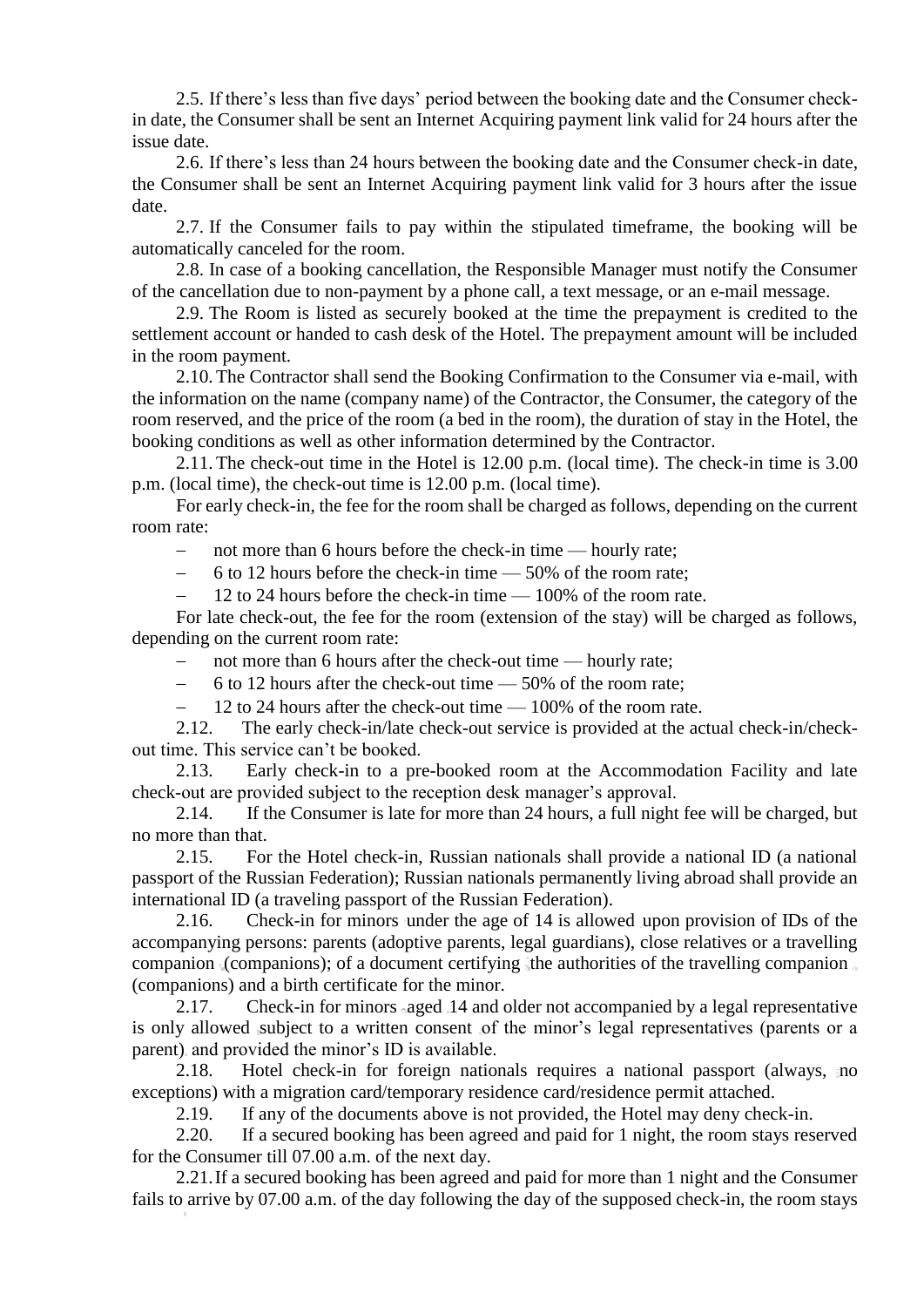reserved until 12.00 p.m. of the day following the day of the supposed check-in, in order to clarify the situation. If the Consumer fails to arrive and/or contact the Hotel after 12.00 p.m., the Contractor may cancel the booking.

2.22.If the Consumer fails to arrive by 07.00 a.m. of the day following the day of the supposed check-in, the booking will be cancelled.

2.23.In case the Consumer arrives after 07.00 a.m. of the day following the day of the supposed check-in, the accommodation will be provided on a first-come, first-served basis and subject to availability of rooms.

2.24.If the Consumer fails to arrive by 07.00 a.m. of the day following the day of the supposed check-in, the Consumer shall pay a fine equal to the amount of one night's fee out of the prepayment amount.

### **3. DISCOUNTS AND DEALS.**

3.1. If a room has been booked at a discounted rate or during a deal period, the discounts are not cumulative and do not cover the extra beds provided. **THERE ARE NO DISCOUNTS OR DEALS FOR THE EXTRA BEDS!**

3.2. If the Consumer books a room with a Loyal Guest discount, there shall be a mandatory check of the number of the Consumer's visits. In that case, the Loyal Guest discount will be applied, but without taking the cancelled bookings into account.

### **4. HOTEL RATES**

4.1.The price for the services provided to the Consumer is indicated in the Booking Confirmation. The final settlement between the parties is based on the amount stated in the Booking Confirmation.

4.2.The Hotel provides accommodation to children of any age.

4.3.Children under the age of 4 will be accommodated free of charge with no extra bed provided. Children over the age of 4 will be provided with a bed, and the fee will be charged accordingly.

4.4.If there are multiple children under 4 in the same room, extra beds will be provided and the fee will be charged accordingly.

#### **5. PAYMENT PROCEDURE**

5.1. If a Consumer books a stay that is supposed to last more than twenty one (21) calendar days, such a booking is provided subject to a prepayment of twenty per cent (20%) of the entire accommodation cost.

5.2. At the Consumer's discretion, the services may be paid for in one of the following ways:

- by wire transfer to the Contractor's settlement account;
- by cash at the Hotel;
- by a Visa, MasterCard, Аmerican Express, ЈСВ, MIR payment card;

 online via the an Internet Acquiring link (the Booking Department manager will send the link).

5.3. The Consumer's obligation to pay for the Hotel services is considered fulfilled once the prepayment is / respective funds are credited to the settlement account or handed to the Contractor's cash desk.

## **6. CHANGING THE DATES OF STAY; BOOKING CANCELLATION**

6.1. Any changes to the dates of stay (check-in or check-out dates, stay rescheduling), or cancellation of the booking services without incurring a penalty is allowed: for the peak season (October 16 to April 19) – no later than 14 days before the check-in date; for the off-season (April 20 to October 15) – no later than 7 days before the check-in date.

6.2. In case of early check-out, the money for the unused hours will be refunded only subject to compensation for the Contractor's expenses.